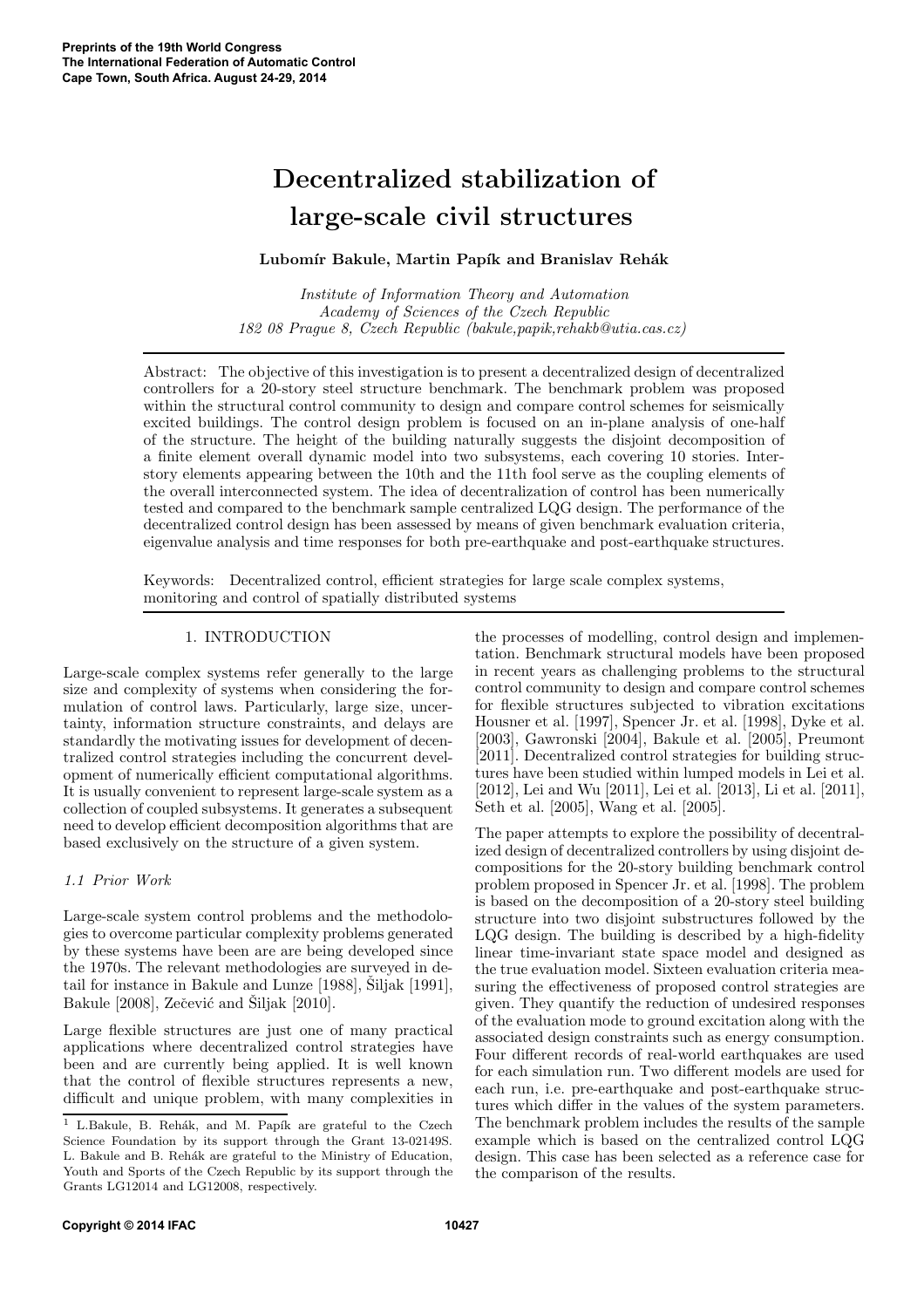To the authors best knowledge, the problem of decentralized LQG design for in-plane (2D) 20-story benchmark building problem has not been solved up to now.

### 1.2 Outline of the paper

In this study, the simplest case of decentralized design of decentralized controllers is considered for the overall finite element on in-line (2D) pre- and post-earthquake models (FEM) to illustrate the potential of this approach. Particularly, each overall model is considered as composed of two disjoint subsystems with disjoint coupling. The first subsystems is composed of the building structure of the 1- 10th floors, while the second subsystem is composed of the remaining structure between the 11-20th floors. The couplings are the parts of the columns between the 10th and the 11th floors. Identical models and location of all sensors is used as those ones in the sample centralized case. A total of 56 actuators have been selected with their particular locations on the floors. The main reason for this selection is that, in order to conclude on the potential benefits of an decentralized control scheme, it is a standard step to compare the performance with the one of a centralized control scheme. The design procedure is based on the decomposition of the overall systems into two subsystems by neglecting the coupling terms. Then, the necessary model reductions for each subsystem are performed. Subsequently, the local LQG design with an infinite time horizon is adopted for each reduced subsystem of the post-earthquake model. Finally, the local LQG controllers are implemented into the original overall system. And, the performance, calculation of evaluation criteria given in the benchmark problem, and analysis of time history response for selected earthquake excitations are applied on both pre- and post-earthquake models.

#### 2. PROBLEM STATEMENT

Consider the 20-story building structure illustrated in Figure 1. A complete physical description of the 20-story building benchmark problem, i.e. a finite element model and a Matlab/Simulink simulation framework are given in Spencer Jr. et al. [1998]. Suppose the sensor and their locations are identical with those ones used in the sample control system design example.

The objectives of this study are the following:

- (1) To propose a convenient decomposition of the building structure into disjoint subsystem/interconnection structure.
- (2) To propose well operating number of actuators including their locations on the floors.
- (3) To design a decentralized LQG active control strategy.
- (4) To perform simulations to assess the dynamic behavior of the benchmark model when using the implemented decentralized control.
- (5) To assess the performance of the decentralized control by calculating evaluation criteria, analyzing responses and eigenvalues under all benchmark earthquake excitations.

The input excitation of the building structure is supposed to be one of the four real world historical earthquake records: (i) El Centro (1940), (ii) Hachinohe (1968), (iii) Northridge (1994), and (iv) Kobe (1995). The N-S component of each earthquake record is used as the model input. Each proposed control strategy is evaluated for all earthquake records.

#### 3. SOLUTION

First, sensor and actuator models as well as their location must be defined. Suppose the sensor and their locations are identical with those ones used in the sample control system design example. They are located on floors 5,9,13,17, and the roof. The section is divided into three parts: Decomposition and actuators, Control design and Simulation results.



Fig.1. Building structure and its decomposition

Fig.1a shows the elevation of the structure. The levels are of the building are numbered with respect to the first story located at the ground level. The 21st level is denoted the roof and two basement level are denoted B1 and B2. The structure denoted as  $S$  is decomposed into two design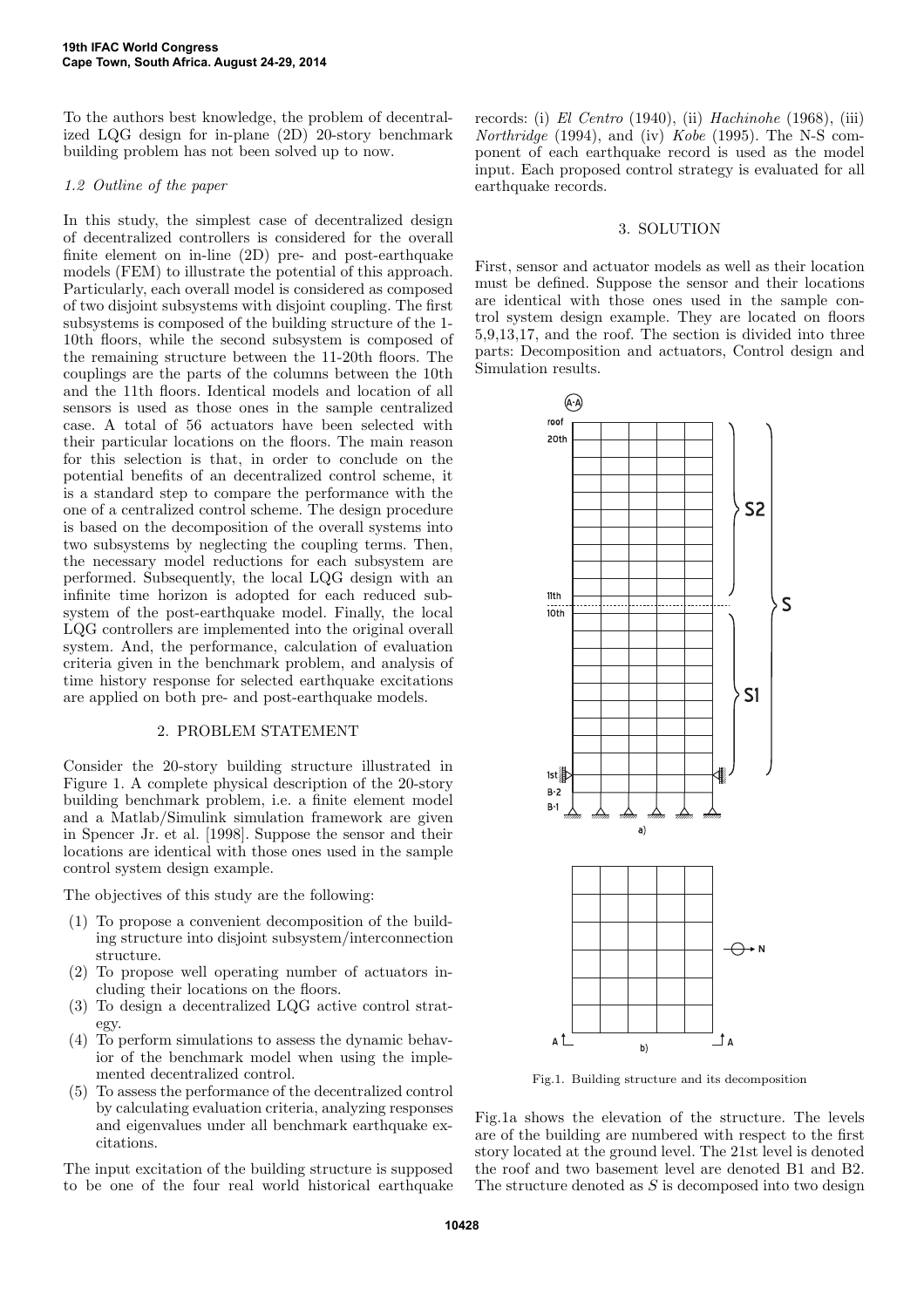model substructures S1 and S2. Fig.1b shows the plan of the structure.



Fig.2. Hydraulic damper located between two floors

#### 3.1 Decomposition and Actuators

The decomposition of the original FEM model S into two subsystems S1 and S2 is proposed as shown in Fig.1. The system  $S$  has 540 DOFs prior the realization of the corresponding boundary conditions. The coupling terms between the 10th and the 11th floors include not only the parts of the steel columns of the building but also the control device located between these floors. The implementation of a hydraulic actuator is shown in Fig.2. In general, the actuators require the information from both the *i*th and the  $(i + 1)$ <sup>th</sup> floors. For instance the desired force  $u(t)$  generated by the actuator  $HD$  is in an opposite direction to the inter-story velocity  $\Delta \dot{x}(t)$ . It means that the elimination of the disjoint coupling terms must include also the elimination of the corresponding control devices. The subsystems S1 and S2 have 2 and 3 measured outputs, and 9 and 10 control inputs, respectively.

Hydraulic actuators are located on each floor except the 10th floor. A total of 56 actuators are used. The numbers of actuators and their location on the floors are based on the analysis of physical properties of the decomposed structure. These numbers are from the bottom to the roof 2, 1, 1, 1, 1, 1, 1, 1, 7, 0, 4, 4, 4, 4, 4, 4, 4, 4, 4, 4.

More precisely, the original mass and stiffness matrices have the order of 540 with two block diagonal blocks of the order 270. These matrices are reduced to 526 DOFs by excluding the elements, which are firmly attached to the ground. The matrices describing a lower subsystem S1 are reduced to 256 DOFs. The matrices describing an upper subsystem S2 are not reduced, i.e. its dimension remains unchanged. Then, the Ritz and Guyan reduction follow. It results in a reduced mass and stiffness matrices of order 106 with a block diagonal structure, where the lower and the upper blocks have the dimensions 49 and 57. The corresponding state-space system has the dimension 212. The subsequent model reduction results in the systems S1R and S2R of the dimensions 26 and 24, respectively. It remains to add 19 equations of the actuators which are divided as 9 and 10 for the subsystems S1R and S2R, respectively. Therefore, the closed-loop reducedorder control design system SRC has the dimension 69 with the local closed-loop subsystem dimensions of order 35 and 34.

The number, locations and models of sensors has been selected identically with the sample example by Spencer Jr. et al. [1998]. Such sensors distribution save the wired costs without any information constraints due to the observer. The minimal number and the location of actuators results is selected to reach acceptable values of the evaluation criteria and the structure responses. Only one decomposition of the structure is applied to serve as a methodological prototype case. Other decompositions are omitted here due to the space limitation.

#### 3.2 Control Design

A large size of the model of building structure requires the model reduction. First, the mass and stiffness matrices are reordered into active and dependent DOFs. The dependent DOFs are reduced out for both the systems  $S1$  and  $S2$ . Then, the Guyan reduction is applied on both subsystems. Finally, the order of state-space models for both substructures is reduced preserving input-output relationships. The orders of the resulting reduced control design systems S1R and S2R corresponding with the subsystems S1 and S2 are 26 and 24, respectively. The LQG design is performed for the systems  $S1R$  and  $S2R$ , the decentralized observercontroller with 19 control devices is implemented into the evaluation model of the order of 231. Then, the overall closed-loop system performance is evaluated on the evaluation model.



Fig.3. Simulink model of decentralized control design

The decomposition as well as the model reductions and the LQG control design are standard design procedures. Simulink scheme which is shown in Fig. 3 illustrates two local feedback loops with the controllers designed for the reduced subsystems S1R and S2R.

Computational algorithm follows:

#### Algorithm.

- $(1)$  Decompose the FEM model S into into two subsystems  $S1$  and  $S2$  by cutting the connections between the 10th and the 11th floors.
- (2) Perform the partitioning of the mass and stiffness matrices into active and dependent DOFs, condense out the dependent DOFs, and apply the Guyan reduction on the systems S1 and S2.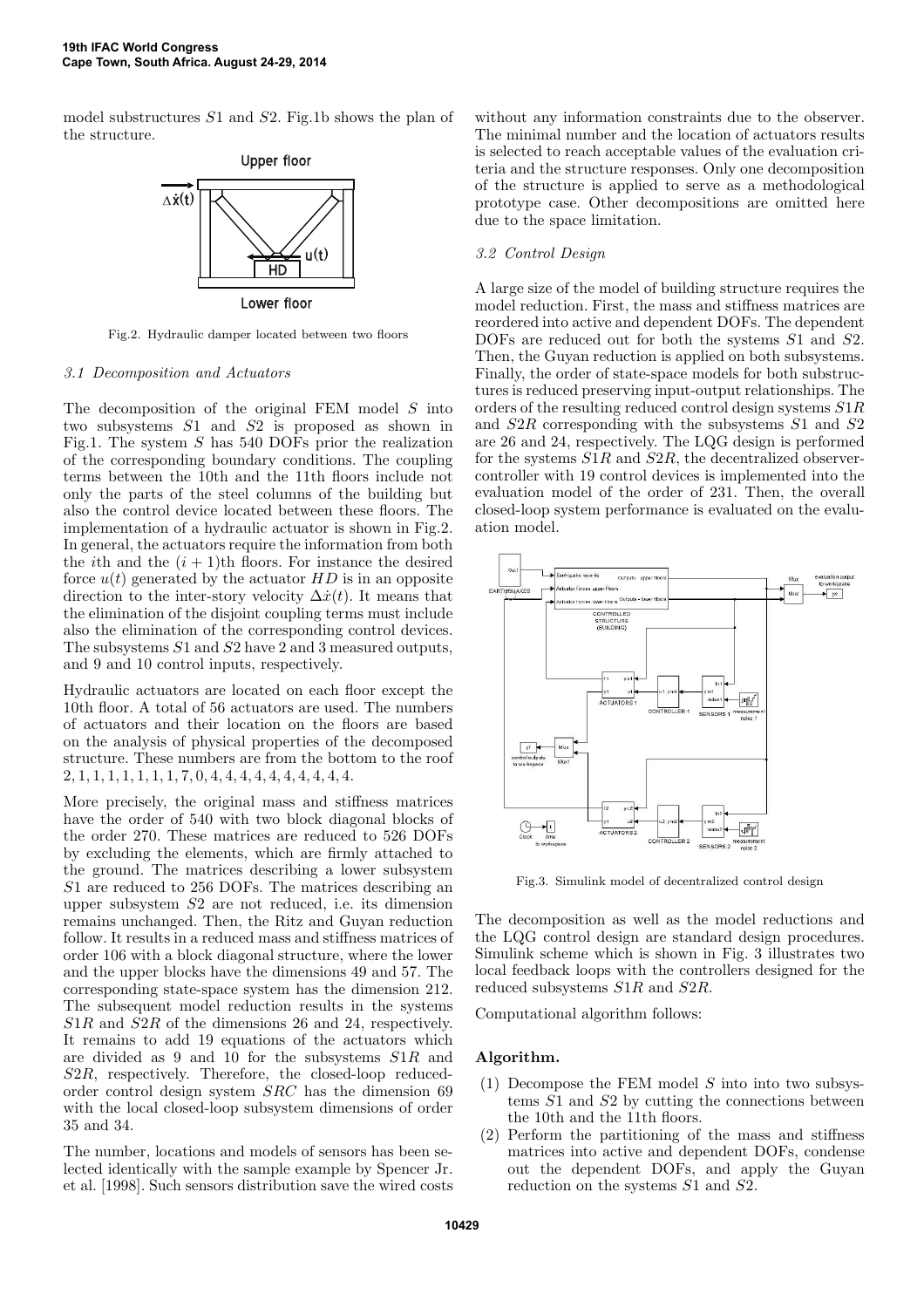- (3) Construct the state-space model for both postearthquake subsystems models and apply the model reduction. Select a minimal order of the subsystem's states ensuring the stability of the reduced-order models.
- (4) Perform the LQG design with preselected weighting matrices for reduced order subsystems.
- (5) Implement the local controllers into the original overall FEM model and run simulations.
- (6) Evaluate the results by computing the given benchmark evaluation criteria, the dynamic responses and eigenvalues for both pre-earthquake and postearthquake evaluation models. If the evaluation results are satisfactory goto (7), else goto (4) and tune the control design with different weighting matrices.
- (7) End.

Algorithm presents the steps of decentralized design of decentralized controllers. Decomposition at the level of the original FEM model is necessary because the subsequent model reduction requires the balance realization operating only with the subsystem's states. The model reduction and the LQG design are performed using well-known algorithms. Matlab/Simulink and Control System Toolbox are used to help in this design and also to perform the numerical evaluations. Fig. 3 shows the Simulink diagram with the two decentralized controllers. Local feedback loops use only local states. There are no actuators in the couplings.

The resulting controller gain matrix  $K$  has the dimensions 19x69. It is composed of the block matrices  $K1$  and  $K2$ of dimensions 9x35 and 10x34, respectively. The resulting observer gain matrix  $L$  has the dimensions 69x5. It is composed of the block matrices  $L1$  and  $L2$  of dimensions 35x2 and 34x3, respectively.

## 3.3 Simulation Results

A systematic evaluation of the performance is based on the evaluation criteria  $J_1 - J_{16}$ . The criteria  $J_1 - J_{15}$  are those ones used by Spencer Jr. et al. [1998]. The criterion  $J_{16}$ has been added. It is the value of the maximal actuator force corresponding with the current simulation run. It is required to keep this value less than the capacity of 897 kN which is allowed for used hydraulic actuators. The criteria  $J_1 - J_3$  have been selected as the most significant criteria. More precisely, these criteria are defined as follows

$$
J_1 = \max_{E} \left( \frac{\max_{t,i} |x_i(t)|}{x^{max}} \right) \tag{1}
$$

where  $J_1$  denotes the maximum displacement over the set of all states  $x_i(t)$  corresponding to the horizontal displacement of floors relative to the ground.  $x^{max}$  is the maximum uncontrolled displacement and over all four earthquakes denoted as  $E$ .

$$
J_2 = \max_{E} \left( \frac{\max_{t,i} |d_i(t)|}{d^{\max}} \right) \tag{2}
$$

where  $J_2$  denotes the maximum inter-story drift over the set of all states  $x_i(t)$  corresponding to the drift of floors. d max is the maximum inter-story drift and over all four earthquakes denoted as E.

$$
J_3 = \max_{E} \left( \frac{\max_{t,i} |\ddot{x}_{ai}(t)|}{\ddot{x}_a^{max}} \right) \tag{3}
$$

where  $J_3$  denotes the maximum floor accelerations. corresponding to the drift of floors.  $\ddot{x}_a^{max}$  is the maximum uncontrolled floor acceleration corresponding to each earthquake from  $E$ .

A short summary of the evaluation criteria follows:

- $J_1$  -Floor displacement
- $J_2$  -Inter-story drift
- 
- $J_3$  -Floor acceleration<br> $J_4$  -Base shear -Base shear
- $J_5$  -Normed floor displacement
- $J_6$  -Normed inter-story drift
- $J_7$  -Normed floor acceleration
- $J_8$  -Normed base shear
- $J_9$  -Control force
- $J_{10}$  -Control device stroke
- $J_{11}$  -Control power
- $J_{12}$  -Normed control power
- $J_{13}$  -Control devices
- $J_{14}$  -Sensors
- $J_{15}$  -Computational resources
- $J_{16}$  -Maximum actuator force

Note that the values of the criteria  $J_1 - J_8$  are equal to one, while the values of the remaining criteria are equal to zero for the uncontrolled system. Any successful controller design corresponds with the values of criteria  $J_1 - J_8$ less than one. The post-earthquake model has decreased stiffness caused by assumed structural damages compared with the pre-earthquake model. Simulations have shown that the usage of the post-earthquake model for the control design with a subsequent verification on the closed-loop system composed of the pre-earthquake model with the feedback gain matrices generated for the post-earthquake model is more convenient approach than the usage of these models in the opposite order. Therefore, the proper decentralized LQG design has been performed for the postearthquake model as the case corresponding with the worst possible scenario.

|          | ElCentro | Hachinohe | Northridge | Kobe   |
|----------|----------|-----------|------------|--------|
| $J_1$    | 0.8079   | 0.6593    | 0.7835     | 0.7213 |
| $J_2$    | 0.8270   | 0.6956    | 0.8610     | 0.5960 |
| $J_3$    | 0.9763   | 0.6546    | 0.7415     | 0.8040 |
| $J_4$    | 0.8303   | 0.6666    | 0.9074     | 0.6240 |
| $J_5$    | 0.6807   | 0.5663    | 0.5807     | 0.7069 |
| $J_6$    | 0.6779   | 0.5759    | 0.5934     | 0.6710 |
| $J_7$    | 0.5793   | 0.5380    | 0.5300     | 0.6367 |
| $J_8$    | 0.6403   | 0.5341    | 0.5524     | 0.6728 |
| $J_9$    | 0.0051   | 0.0052    | 0.0164     | 0.0150 |
| $J_1$    | 0.0682   | 0.05358   | 0.0698     | 0.7342 |
| $J_{11}$ | 0.0084   | 0.0064    | 0.0240     | 0.0175 |
| $J_{12}$ | 0.0192   | 0.0186    | 0.0557     | 0.0630 |
| $J_{13}$ | 56       | 56        | 56         | 56     |
| $J_{14}$ | 5        | 5         | 5          | 5      |
| $J_{15}$ | 69       | 69        | 69         | 69     |
| $J_{16}$ | 235.2    | 280.9     | 890.1      | 692.5  |

Tab.1. Pre-earthquake performance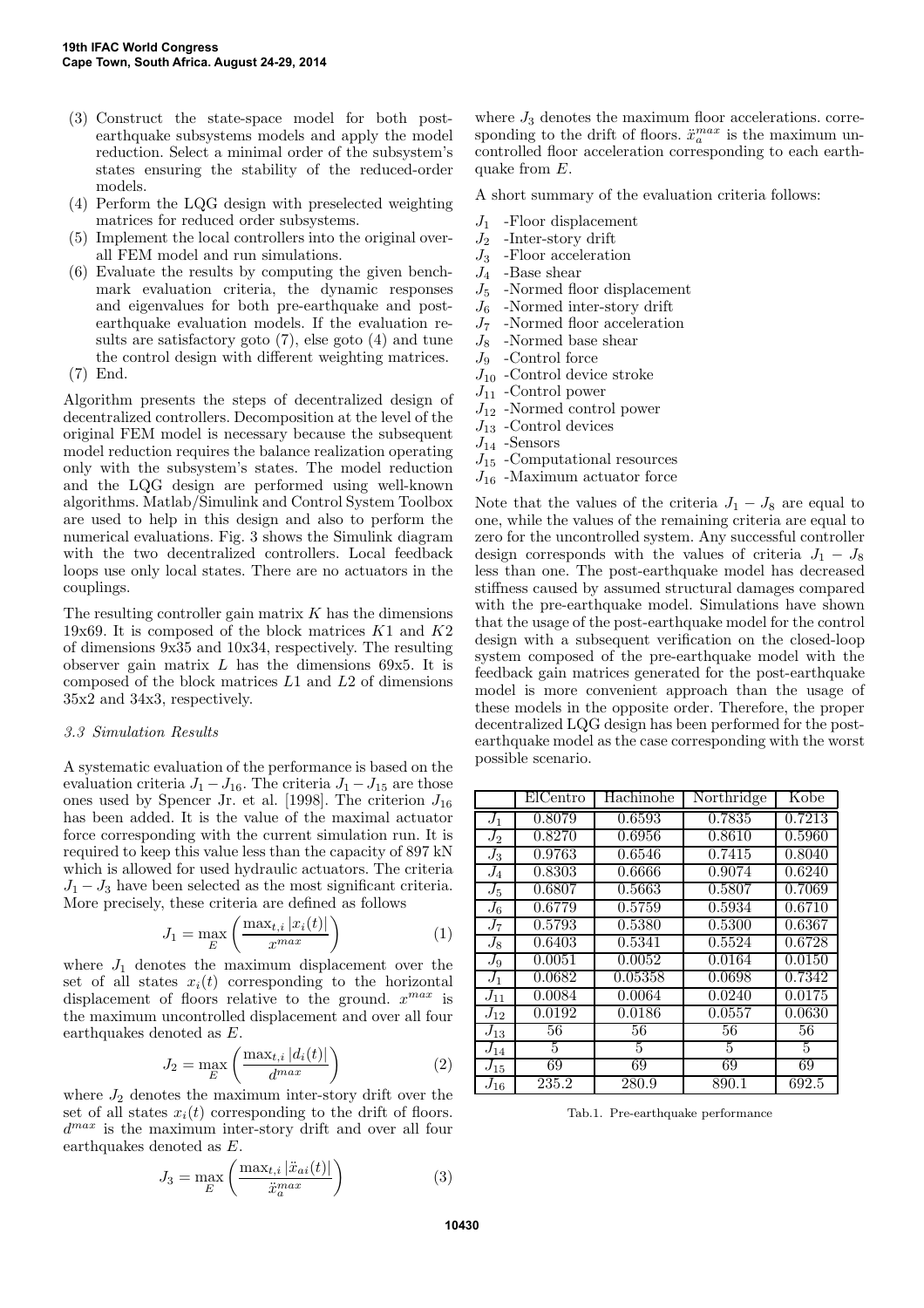|          | ElCentro | Hachinohe | Northridge | Kobe   |
|----------|----------|-----------|------------|--------|
| $J_1$    | 0.8932   | 0.9776    | 0.8010     | 0.7079 |
| $J_2$    | 0.8286   | 0.9842    | 0.8442     | 0.6197 |
| $J_3$    | 0.9991   | 0.9294    | 0.8370     | 0.9000 |
| $J_4$    | 1.1190   | 1.0330    | 0.9919     | 0.7479 |
| $J_5$    | 0.5967   | 0.5999    | 0.6385     | 0.5196 |
| $J_6$    | 0.6106   | 0.6482    | 0.6256     | 0.5054 |
| $J_7$    | 0.7372   | 0.6097    | 0.5195     | 0.6441 |
| $J_8$    | 0.5746   | 0.5498    | 0.5356     | 0.5010 |
| $J_9$    | 0.0040   | 0.0041    | 0.0139     | 0.0119 |
| $J_{10}$ | 0.0797   | 0.0990    | 0.0944     | 0.0736 |
| $J_{11}$ | 0.0049   | 0.0060    | 0.0198     | 0.0126 |
| $J_{12}$ | 0.0173   | 0.0178    | 0.0523     | 0.0446 |
| $J_{13}$ | 56       | 56        | 56         | 56     |
| $J_{14}$ | 5        | 5         | 5          | 5      |
| $J_{15}$ | 69       | 69        | 69         | 69     |
| $J_{16}$ | 181.1    | 225.8     | 756.4      | 593.5  |

Tab.2. Post-earthquake performance

Direct comparison of the maximal values over all criteria and earthquakes surveys the following table

|                  | pre-            | post-  |
|------------------|-----------------|--------|
| $J_1$            | 0.8079          | 0.9776 |
| $\overline{J_2}$ | 0.8610          | 0.9842 |
| $J_3$            | 0.9764          | 0.9991 |
| $\mathrm{J}_4$   | 0.9074          | 1.1190 |
| $\overline{J_5}$ | 0.7069          | 0.6385 |
| $\mathrm{J}_6$   | 0.6779          | 0.6482 |
| $J_7$            | 0.6367          | 0.7372 |
| $J_8$            | 0.6728          | 0.5746 |
| $J_9$            | 0.0164          | 0.0139 |
| $J_{10}$         | 0.0734          | 0.0990 |
| $J_{11}$         | 0.0240          | 0.0197 |
| $J_{12}$         | 0.0630          | 0.0523 |
| $J_{13}$         | 56              | 56     |
| $J_{14}$         | 5               | 5      |
| $J_{15}$         | $6\overline{9}$ | 69     |
| $J_{16}$         | 890.1           | 756.4  |

Tab.3. Maximal values of the criteria

It is observed from above tables that the values of the main criteria  $J_1 - J_3$  are less than one and hydraulic actuators with a capacity of 897 kN do not exceed the maximum force capacity over all four earthquakes. Note only  $J_4$  is little greater than one also in the sample example which is considered as acceptable. The centralized sample example values of the criteria  $J_1 - J_{16}$  are completely available for comparison in Spencer Jr. et al. [1998].

The responses in Figs.4-7 have been selected as the worst possible cases of the displacement and the norm of the vector of drifts over all floors and earthquakes. The responses on the Northridge earthquake record has been selected as the most appropriate case. Decentralized (Bold solid), sample example (Thin solid) and uncontrolled system (Dotted) dynamic responses are supplied. The plots illustrate the effectiveness of the presented approach.

The responses are little worse when comparing them with the centralized sample example, but they much better than

those ones of the uncontrolled system. The decentralized setting offers the advantage of low dimensional gain matrices, parallel operation of local controllers and simplified analysis of controller failures.



Fig.4. Pre-earthquake: The 20th floor displacement



Fig.5. Post-earthquake: The 20th floor Displacement



Fig.6. Pre-earthquake: Norm of the vector of drifts



Fig.7. Post-earthquake: Norm of the vector of drifts